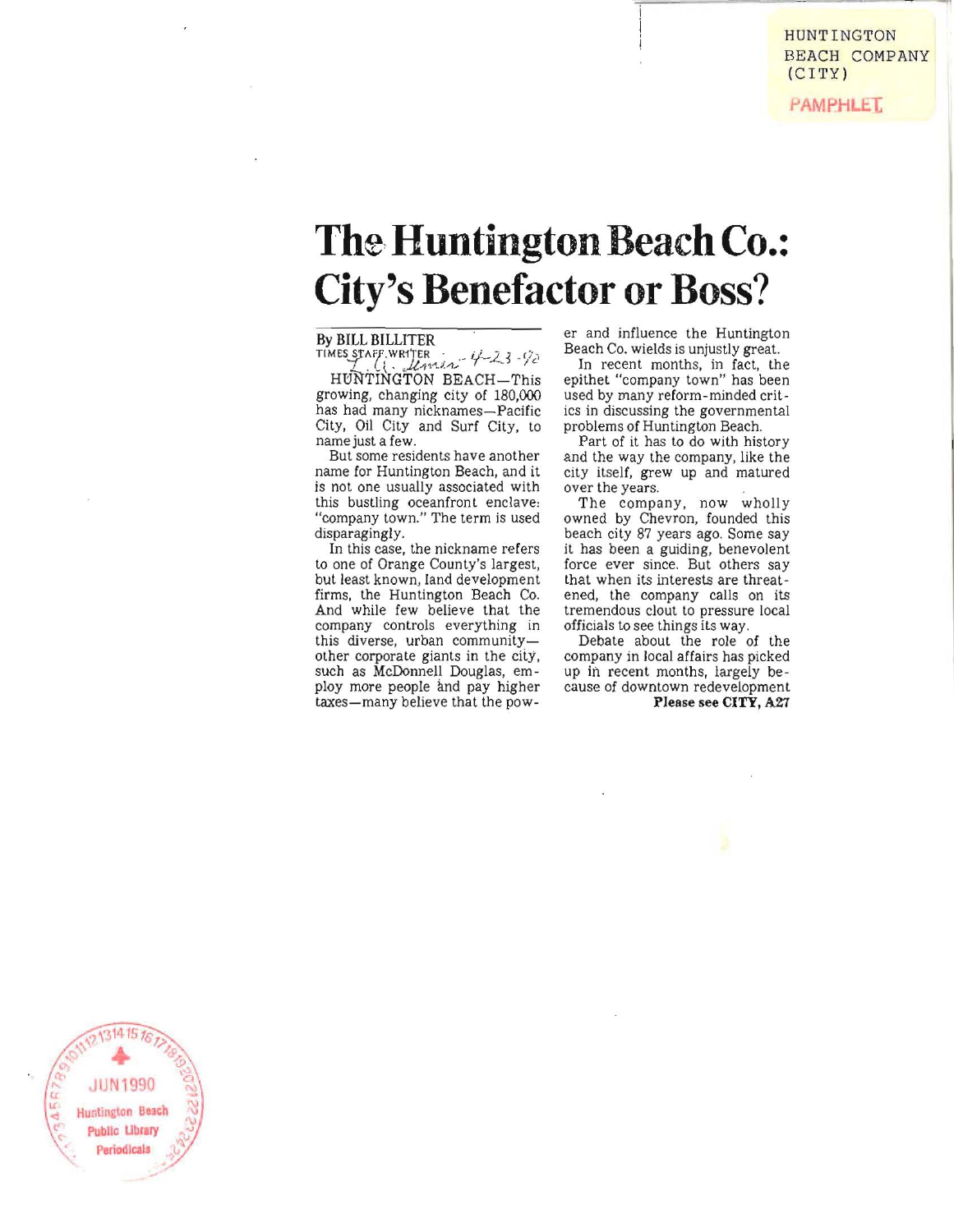# **CITY**

#### I **Continued from** Al·.

'and the building of residential tracts on land once reserved for oil-: drilling-both of major interest to the Huntington Beach Co.

Unlike the better-known Irvine Co. and Mission Viejo Co., the ! Huntington Beach Co. seldom : makes the *news.* But like those : other two development companies, : which wield influence in the cities  $\frac{1}{n}$ , that bear their names, the Hunitington Beach Co. is the dominant  $\ddot{\phi}$ orporate institution in Huntington

 $\mathbb{R}$ each.<br> $\mathbb{R}$ Started as a land-development.  $\frac{1}{2}$  firm owning about 2,000 acres in  $\frac{1}{2}$  and  $\frac{1}{2}$  . dike the city, went heavily into ;petroleum drilling after oil was 'discovered there in 1920.

But with the suburban-residential boom in Orange County in the 1960s and 1970s, land became more precious than the oil under it, and residential development again became the prime company enterprise. The company still owns about 900 aeres in prime areas of the city, making it the largest private landowner in Huntington Beach.

. Its developments include the fashionable Seacliff Country Club area and the new Huntington Classics homes next to the Civic Center. Company officials say only 10% of the Huntington Beach Co.'s busi**ness is in oil, with the remainder**  devoted to land development and **investments.** 

But critics say the company,<br>because of its vast landholdings, has a penchant for trying to call the shots when its interests are perceived as being threatened.

"Huntington Beach is still very much a company town, and that company, the Huntington Beach Co., still tries to run this city," said Geri Ortega, chairwoman of the **neity's Planning Commission.** 

 $...$  Another local resident, Golden West College history professor \*Rick Rowe, agrees.

 $\mathbb{Z}_2$  "My perception is that the Hun-Jiflljgton Beach Co. is the power "behind the throne," said Rowe, a ~fo}mer Planning Commission ~mber **and unsuccessful candi** <sup>~</sup> tate for City Council.

Its Company officials downplay l!Such accusations. And some promi- ;hent politicians, notably Orange County Supervisor Harriett M. !,Wieder, a former Huntington



Photo Courtesy of City of Huntington Beach

A stretch of beach, circa 1925, owned by Huntington Beach Co. Pacific City was renamed Huntington Beach in 1904.

### **Huntington Beach Co. a Maker**  of History, **a Victor in Politics**

#### By BILL BILLITER

TIMES **STAFf** WRITER

HUNTINGTON BEACH-Critics and supporters alike agree on one thing about the Huntington Beach Co.: It has been a pioneer<br>and history-maker in Orange County.

Most notably, the company took a swamp-surrounded stretch of ocean beach in 1903 and converted that unlikely site into the booming community that has become the third largest city in Orange County.

A key to that transformation was the skilled use of politics. The city's very name reflects what was essentially a bribe to electric-railroad czar Henry E. Huntington in 1903, Huntington was the head of the Pacific Electric Co., the firm that linked the Los Angeles basin through "red car" electric-powered rail vehicles.

William E. Foster, president of the Chevron branch that OVersees the Huntington Beach Co., said in a recent interview that the land company formed in 1903 and immediately tried to persuade Huntington to extend the red car line into the tiny, isolated community that was at the time called "Pacific City."

"The company offered Huntington a lot of stock and promised to change the name of the city to Huntington Beach," Foster said.<br>"We don't know which impressed him most."

It was the first major political victory for the Huntington Beach Co., as it turned out. Huntington agreed to the offer, and on July 4, 1904, the electric cars came roIling into the newly renamed community of Huntington Beach.

It was not until 1909—six years after the Huntington Beach Co. formed—that the city of Huntington Beach incorporated. Said Foster: "We jokingly like to remind the city that it was named for the Huntington Beach Co.-not the other way around."